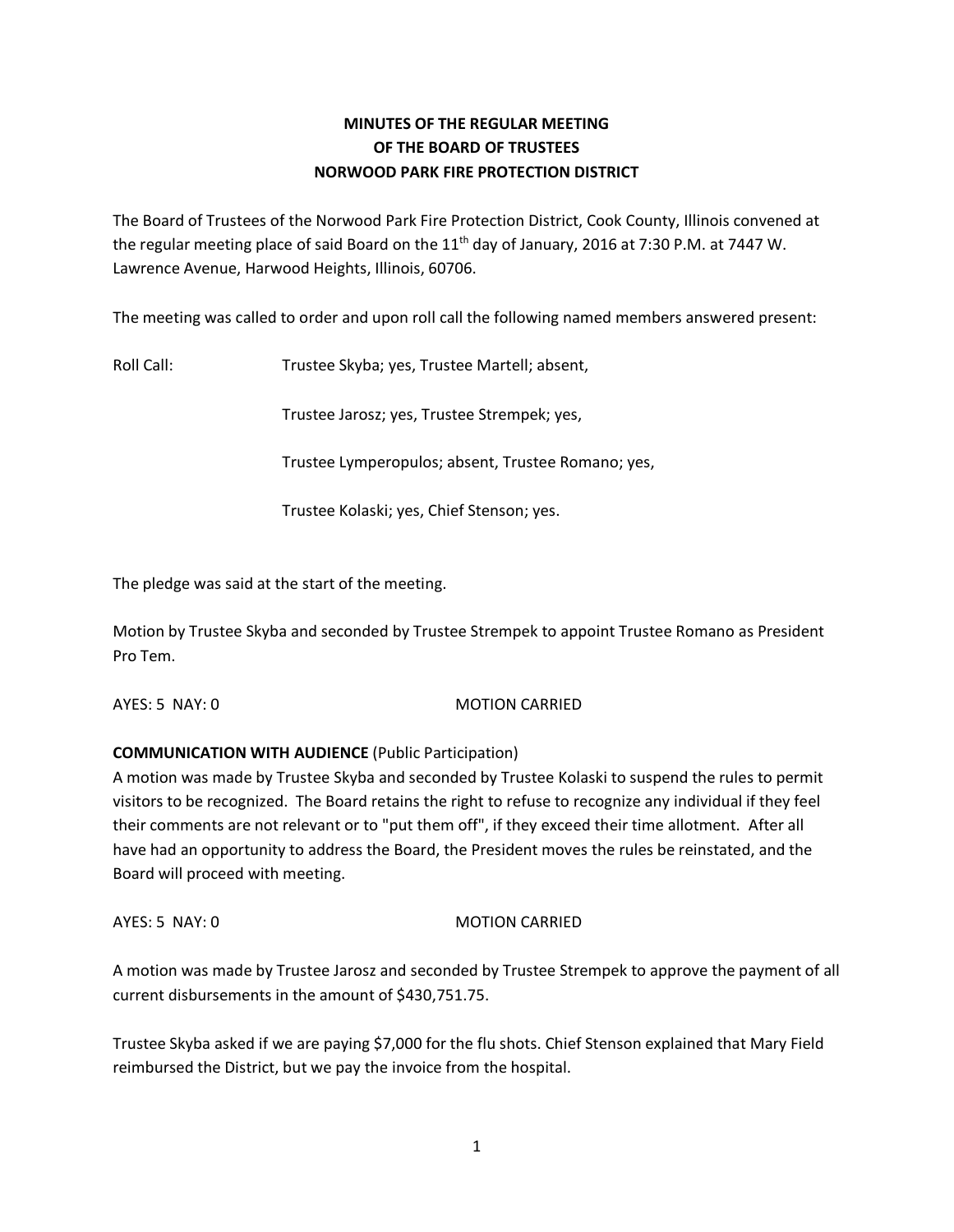Roll Call: Trustee Skyba; yes, Trustee Jarosz; yes,

Trustee Lymperopulos; absent, Trustee Kolaski; yes,

Trustee Romano; yes, Trustee Strempek; yes,

Trustee Martell; absent.

AYES: 5 NAY: 0 MOTION CARRIED

Trustee Martell arrived at 7:33 pm

Motion by Trustee Kolaski and seconded by Trustee Jarosz to approve the minutes of the Regular Session meeting held on December 14<sup>th</sup>, 2015.

Trustee Skyba stated that he feels that everyone should be mindful in what they say in open session and be more general when talking about certain things. Trustee Romano stated names should not be mentioned in open session.

| Roll Call:       | Trustee Kolaski; yes, Trustee Romano; yes,                                                                                                               |
|------------------|----------------------------------------------------------------------------------------------------------------------------------------------------------|
|                  | Trustee Lymperopulos; absent, Trustee Strempek; yes,                                                                                                     |
|                  | Trustee Jarosz; yes, Trustee Martell; yes,                                                                                                               |
|                  | Trustee Skyba; yes.                                                                                                                                      |
| $AYES: 6$ NAY: 0 | <b>MOTION CARRIED</b>                                                                                                                                    |
|                  | Motion by Trustee Skyba and seconded by Trustee Romano to approve the minutes of the Closed<br>Session meeting held on December 14 <sup>th</sup> , 2015. |

Roll Call: Trustee Kolaski; yes, Trustee Romano; yes,

Trustee Lymperopulos; absent, Trustee Strempek; yes,

Trustee Jarosz; yes, Trustee Martell; yes,

Trustee Skyba; yes.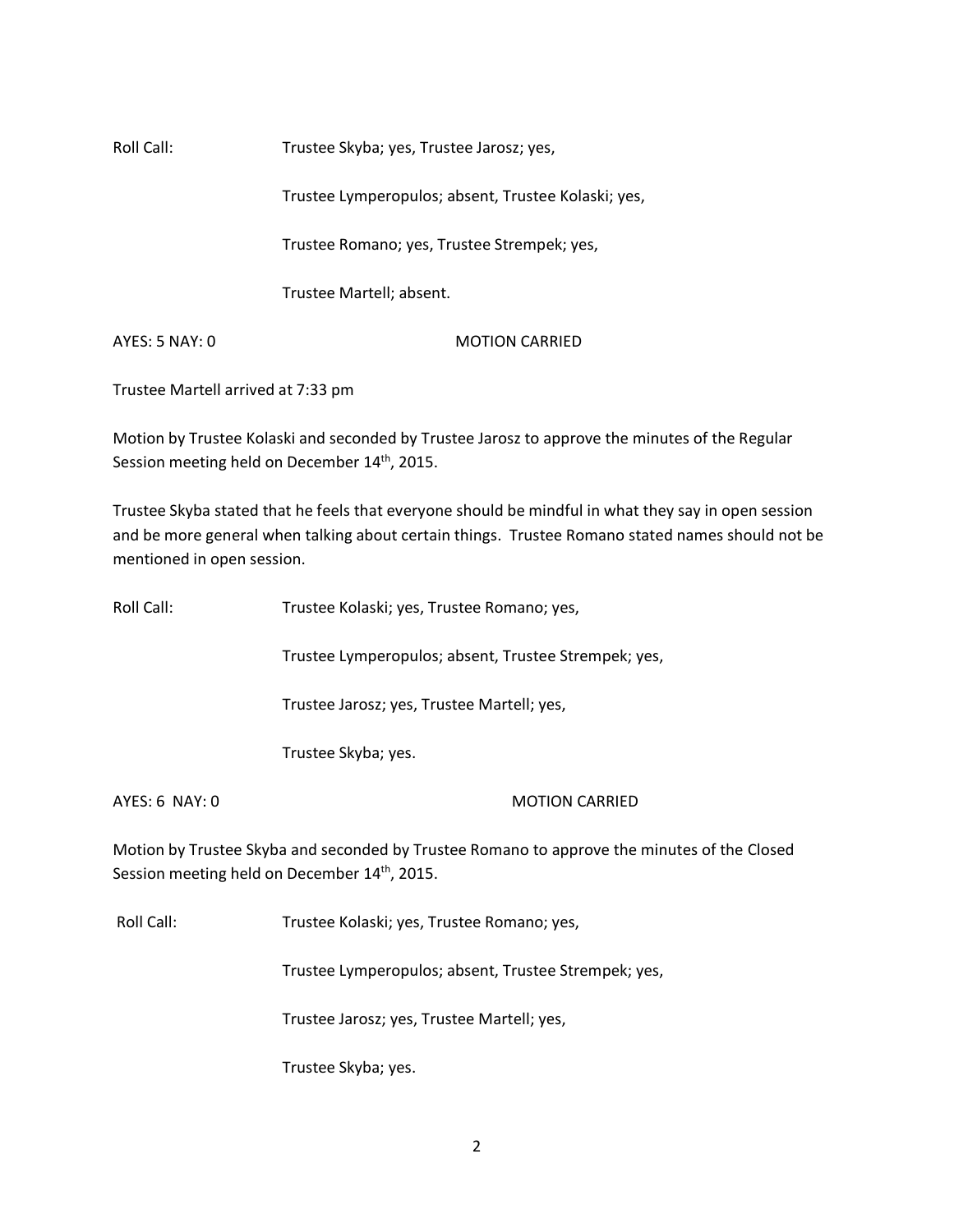#### AYES: 6 NAY: 0 MOTION CARRIED

#### **TREASURER'S REPORT**

Schedule of Assets (Arising from Cash Transactions) December 31<sup>st</sup>, 2015

Assets

Checking and money market accounts (interest rate- APY):

| Plaza Bank checking #4303503 (0.046%)                       | \$7,694.09     |
|-------------------------------------------------------------|----------------|
| Plaza Bank money market #4303498 (0.295%)                   | 94,317.06      |
| Plaza Bank ambulance billing money market #4304492 (0.295%) | 757,890.78     |
| Plaza Bank-Medical #1003102                                 | 1,225.69       |
| Total checking and money market accounts                    | 861,127.62     |
| Certificates of deposit (interest rate and maturity):       |                |
| Plaza Bank (0.65%, 03/02/16)                                | 630,090.29     |
| Belmont Bank and Trust (1.00% 08/23/16)                     | 550,144.38     |
| Belmont Bank (1.00% 08/05/16)                               | 126,650.06     |
| Plaza Bank (0.65% 03/18/16)                                 | 427,748.38     |
| Belmont Bank (1.00% 08/21/16)                               | 525,961.68     |
| Belmont Bank (.996% 07/19/16)                               | 371,605.29     |
| Total certificates of deposit                               | 2,632,200.08   |
| Total checking, money market and certificates of deposit    | \$3,493,327.70 |

Motion by Trustee Skyba seconded by Trustee Kolaski to approve the Treasurer's report as presented from the Financial Statement for December 2015**.** 

Trustee Romano stated that there are a couple CD's coming up in March- rates are starting to creep forward. Last meeting there was a big disbursement, but this month is more on target with 430,000. Chief explained the unusual invoices for this month.

Roll Call: Trustee Skyba; yes, Trustee Jarosz; yes,

Trustee Lymperopulos; absent, Trustee Kolaski; yes,

Trustee Romano; yes, Trustee Strempek; yes,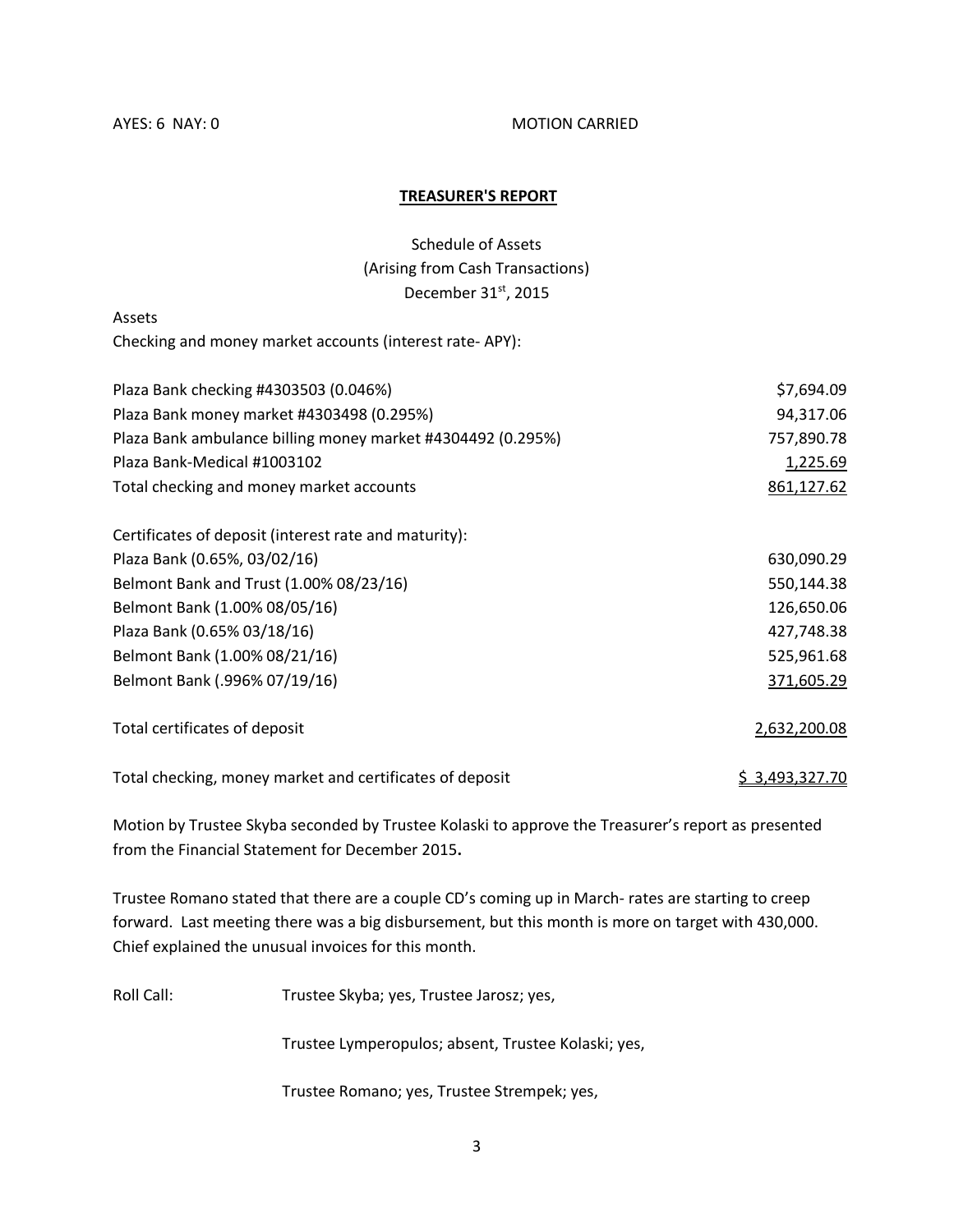#### Trustee Martell; yes.

#### AYES: 6 NAY: 0 MOTION CARRIED

### **Chiefs Report:**

All Trustees received a copy of the alarm report and training report.

All Trustees received a copy of the inspection report along with the list of completed inspections for this month.

Deputy Chief Johnson is here tonight to go over the new email system we will be using. We hope to order one more IPad in the next month and then we will start doing daily maintenance check list. In the future the ambulances will be able to use IPads to do their ambulance reports. Discussion.

Deputy Chief explained there was an issue and the circuit breaker caught fire. We have aluminum bus bars and they need to be changed to copper. Discussion on options. We will have 3 quotes for the work. Discussion.

Chief stated that Rich Busser is working on the report for the Fire Prevention Bureau. There are differences now that they use GoFormz. Rich is researching for a solution. Trustee Martell states that the Board wants to be able to monitor it.

We have a strategic planning meeting scheduled for Thursday at 7pm. We also need to schedule a Community Relations meeting for the  $75<sup>th</sup>$  anniversary, a Building and Equipment Committee meeting to go over quotes for the digital sign and a Finance Committee meeting for the audit. Trustee Martell asked if there are signs over \$20,000- Chief explained there are quotes not over that amount so we do not have to go out for bid. Discussion. Trustee Martell requested D/C Johnson to make sure there are no other requirements that will cause the sign to go over \$20,000. Discussion.

Our liability insurance is on the agenda, there are two different prices, the renewal calls for \$33,176 but this does not include Value Guard (replacement value) on some of the apparatus. The other price \$33,821 a \$645 increase includes Value Guard on the apparatus.

The Workers Compensation also renewed and our new premium is \$15,604/month compared to the old premium of \$17,085. This is a \$17,772 decrease from last year providing there is no increase in the annual audit.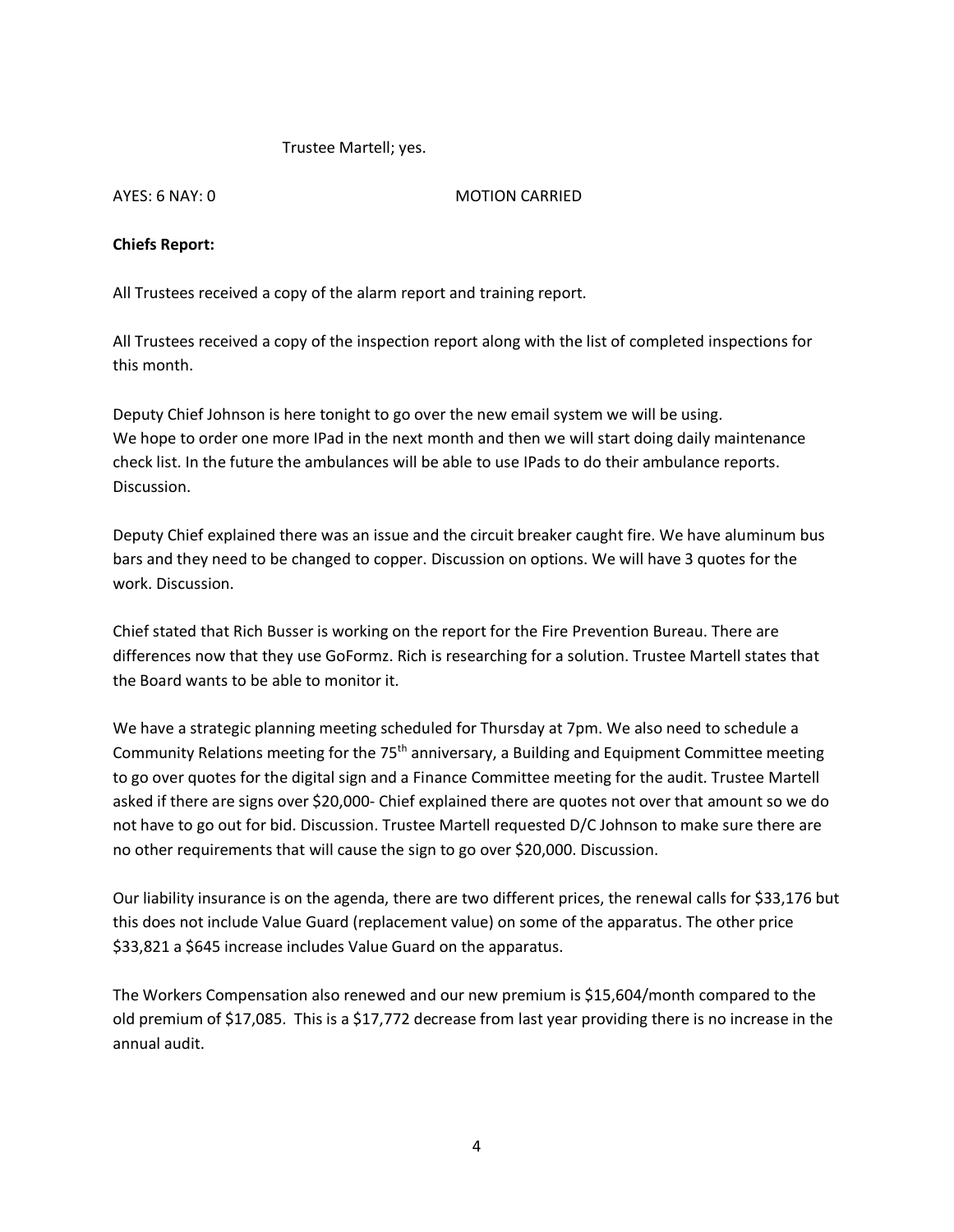On the agenda I have 3 lengths of 4" hose. I have 4 quotes from vendors I gave to everybody. Our backup Engine is short due to wear and tear on 3 lengths we had to take out of service.

There was a lawsuit against an employee that Ottosen couldn't handle and they recommended another attorney. This lawsuit was recently dropped and the cost to the other attorney was a total of \$425.00.

We had a badge made up for our 75<sup>th</sup> anniversary, I gave everybody a copy. I had a small committee of D/C Johnson, Commander Blondell and Lt. Peistrup. The cost for 50 badges is \$3,907.20. This would be 12 gold badges for the Trustees, Commissioners, Deputy Chief, Chief and 34 silver badges for shift personnel and Cyndi. There is a big discount for an order of 50 or more so we would have 4 extra badges.

We recently switched our shopping from Sam's Club to Costco due to our account being compromised. They currently use American Express for payment which is the credit card we currently have. Within the next couple months, they will be switching to Visa so I was looking for approval to open up a Visa account when the switch happens. Discussion.

Motion by Trustee Strempek and seconded by Trustee Kolaski to accept the Chief's Report for December 2015 as presented by the Chief.

AYES: 6 NAY: 0 MOTION CARRIED

### **President Report:**

Trustee Martell stated it is our 75<sup>th</sup> anniversary year which is in August. So we have a year to plan things for a celebration.

### **Committee Reports:**

Finance Committee- Trustee Romano stated there is nothing at this time, but will need to schedule a meeting. Chief Stenson reminded the Trustees that he is off for the month of February. Trustee Romano will send an email to schedule.

Building and Equipment Committee- Nothing to report at this time. Chief Stenson discussed the digital sign, Trustee Martell stated that the sign should be in the Community Relations Committee because it is public relations issue.

Information Technology Committee - Chairman Strempek has nothing to report at this time.

Policy Committee- Trustee Skyba stated there is nothing at this time, but Trustee Kolaski asked about the items that were to be reviewed with the Union with the Trustee Policy. The attorney, Chief and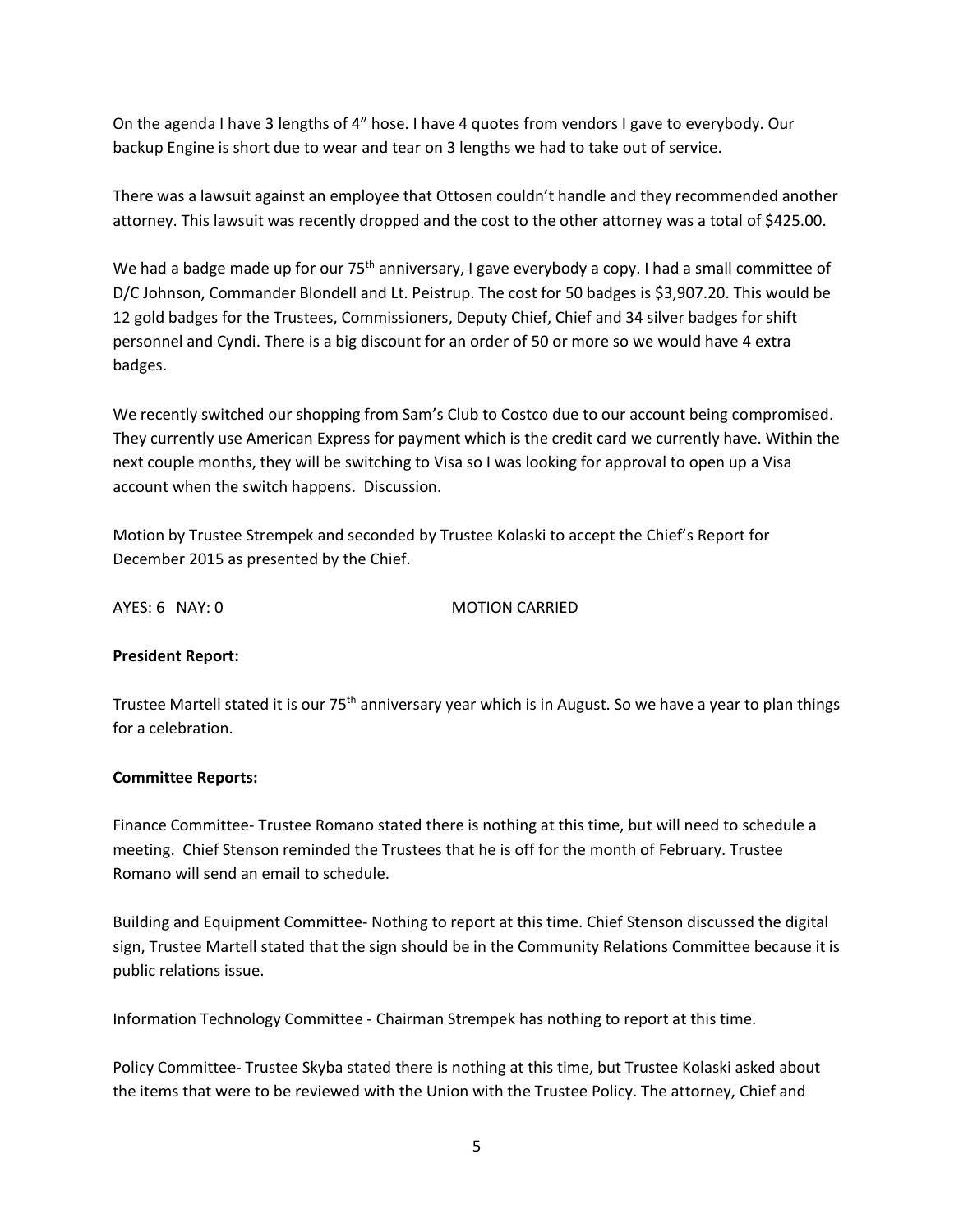Union President sat together to review the items, some which will need to be removed. It will be worked out, but will take a little time. Discussion. Trustee Martell stated there will be a policy remediation meeting.

Strategic Planning Committee- Trustee Martell stated they are meeting Thursday at 7pm and will do a SWOT analysis that night. The committee will meet every couple months until we get this done and maybe come up with a Strategic Plan for board approval.

Human Capital Committee-Trustee Skyba stated there is nothing to report at this time, but will be holding a meeting soon.

Community Relations Committee- Trustee Jarosz stated there is nothing at this time, but will schedule a meeting.

Pension Fund-Trustee Romano stated that last month there was a meeting for the District's Attorney to intervene on a Firefighter's Pension Disability Case. It was unanimously approved that the District's Attorney will intervene.

## **Old Business:**

None.

### **New Business**:

Motion by Trustee Romano and seconded by Trustee Martell to approve the payout of mandatory sick time buyback to the following: Kevin Stenson- 48 hours \$3,247.68 Stanley Grygiel- 144 hours \$5,540.40 Ronald Schneider- 120 hours \$3,890.88 Daniel Davila- 72 hours \$2,367.60 Larry Curran- 144 hours \$4,569.12 Matthew Mattio- 93.5 hours \$3,035.05

Total mandatory buyback \$22,650.73

Chief Stenson stated that it is within a couple hundred dollars of last years. Trustee Martell stated that next month will be the elective sick buyback.

Roll Call: Trustee Skyba; yes, Trustee Martell; yes,

Trustee Jarosz; yes, Trustee Strempek; yes,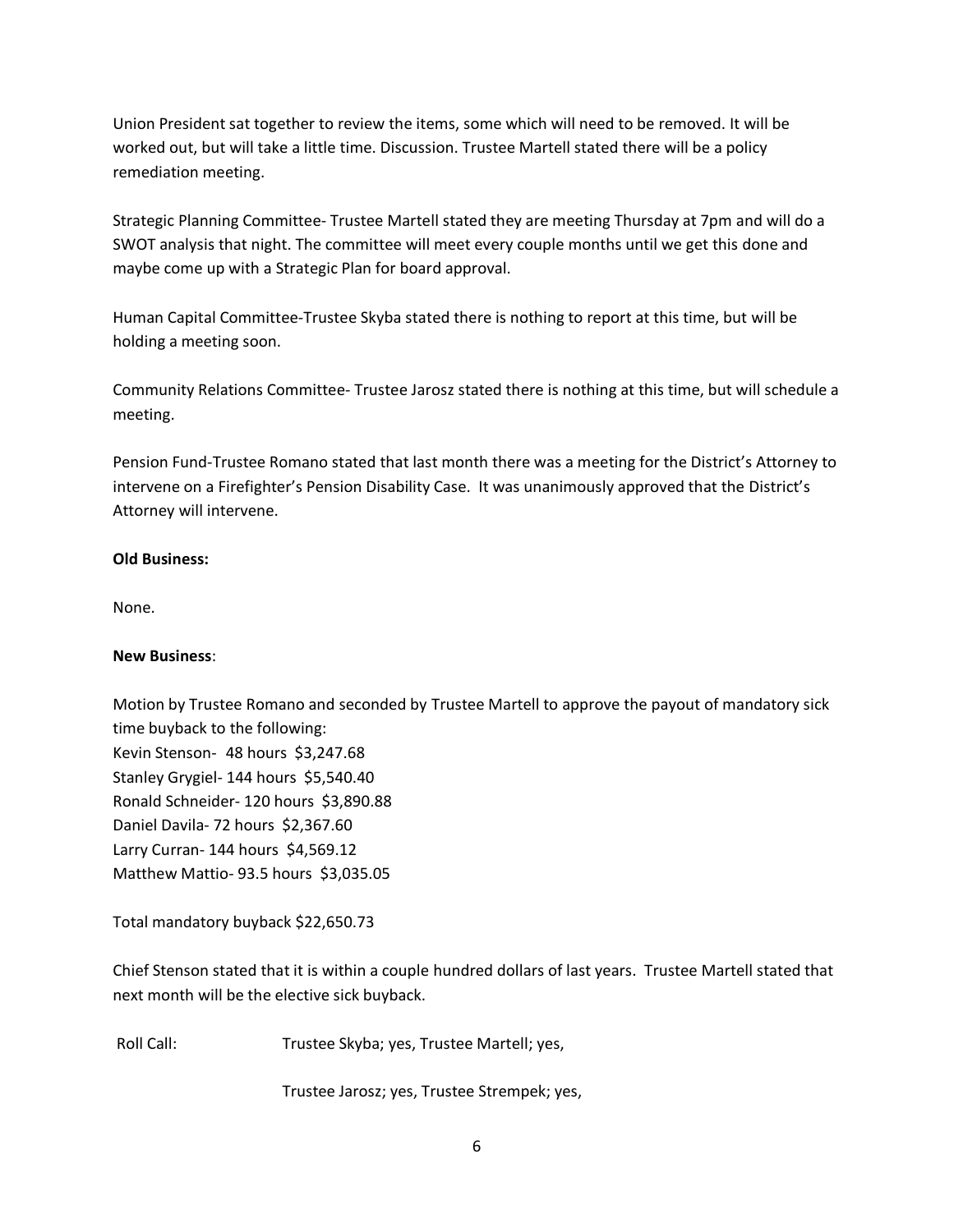Trustee Lymperopulos; absent, Trustee Romano; yes,

Trustee Kolaski; yes.

AYES: 6 NAY: 0 MOTION CARRIED

Motion by Trustee Martell and seconded by Trustee Kolaski to approve the payout of 40 hours of unused vacation time buyback to Kevin Stenson at a cost of \$2,752.40.

Trustee Martell stated that with the Chief's contract he was given 10 extra days of vacation, which he could cash in if not used.

Roll Call: Trustee Skyba; yes, Trustee Martell; yes,

Trustee Jarosz; yes, Trustee Strempek; yes,

Trustee Lymperopulos; absent, Trustee Romano; yes,

Trustee Kolaski; yes.

AYES: 6 NAY: 0 MOTION CARRIED

Motion by Trustee Skyba and seconded by Trustee Kolaski to approve the Emergency Contract Ambulance Services bid packet to go out to bid.

It will be in the paper on January  $21<sup>st</sup>$  and the bids will be opened at the February meeting.

Roll Call: Trustee Skyba; yes, Trustee Martell; yes,

Trustee Jarosz; yes, Trustee Strempek; yes,

Trustee Lymperopulos; absent, Trustee Romano; yes,

Trustee Kolaski; yes.

AYES: 6 NAY: 0 MOTION CARRIED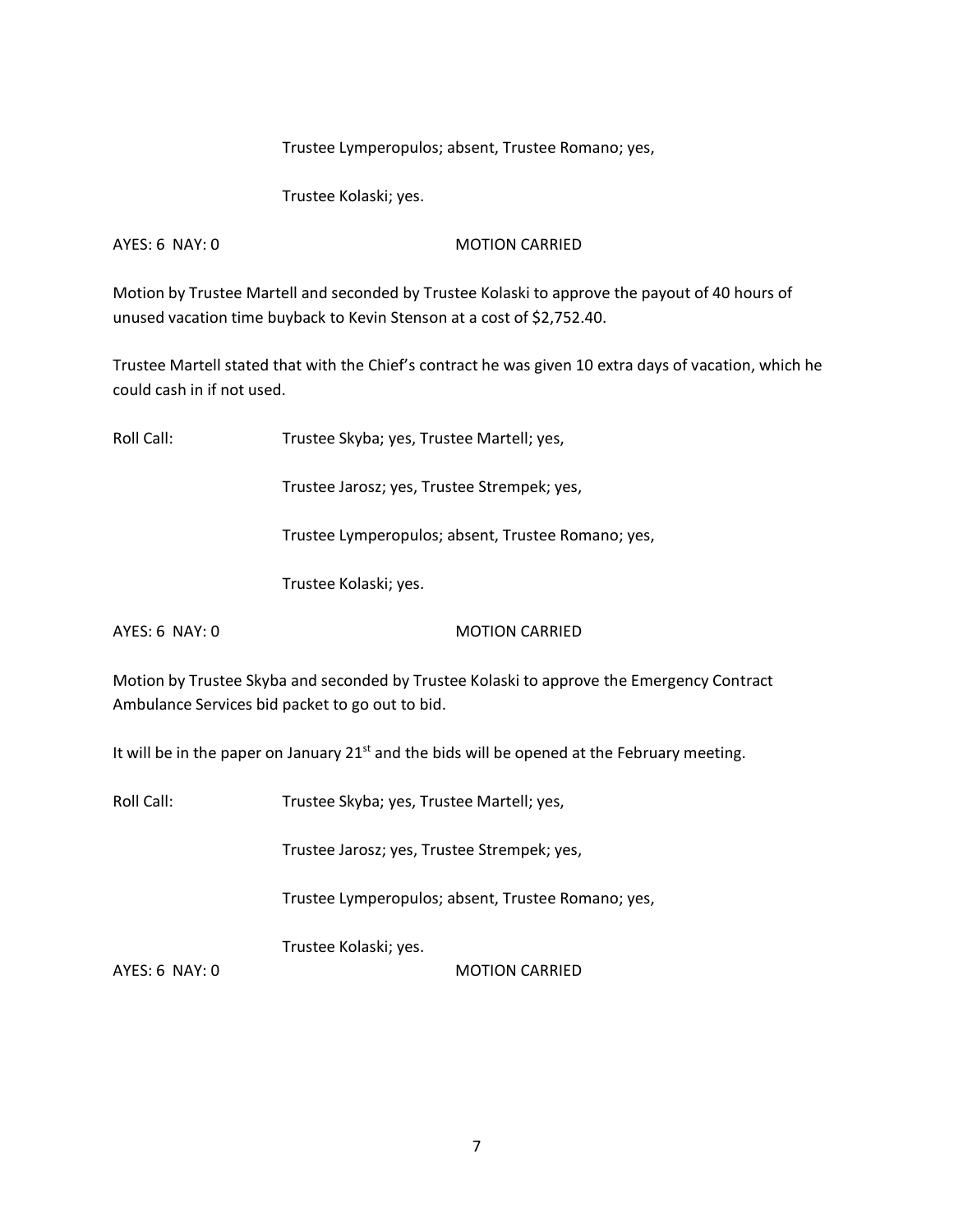Motion by Trustee Strempek and seconded by Trustee Romano to approve the Liability insurance renewal with Corkill insurance, effective January 1, 2016 through January 1, 2017. The renewal policy with Value Guard on all vehicles and apparatus at an annual cost of \$33,821.00.

| Roll Call:     | Trustee Skyba; yes, Trustee Martell; yes,          |
|----------------|----------------------------------------------------|
|                | Trustee Jarosz; yes, Trustee Strempek; yes,        |
|                | Trustee Lymperopulos; absent, Trustee Romano; yes, |
|                | Trustee Kolaski; yes.                              |
| AYES: 6 NAY: 0 | <b>MOTION CARRIED</b>                              |

Motion by Trustee Martell and seconded by Trustee Romano to approve the renewal for Workers Compensation through Illinois Public Risk Fund, effective January 1, 2016 through January 1, 2017, at an estimated cost of \$187,160.00.

Roll Call: Trustee Skyba; yes, Trustee Martell; yes,

Trustee Jarosz; yes, Trustee Strempek; yes,

Trustee Lymperopulos; absent, Trustee Romano; yes,

Trustee Kolaski; yes.

AYES: 6 NAY: 0 MOTION CARRIED

Motion by Trustee Kolaski and seconded by Trustee Strempek to approve the purchase of (3) three, 100 foot, 4 inch Storz Rubber Covered hose from W. S. Darley & Company at a cost of \$1,365.00 plus shipping.

Discussion about the amount of shipping, and wanting the amount on motions. Chief stated that this is an emergency purchase that is needed.

Roll Call: Trustee Skyba; yes, Trustee Martell; yes,

Trustee Jarosz; yes, Trustee Strempek; yes,

Trustee Lymperopulos; absent, Trustee Romano; yes,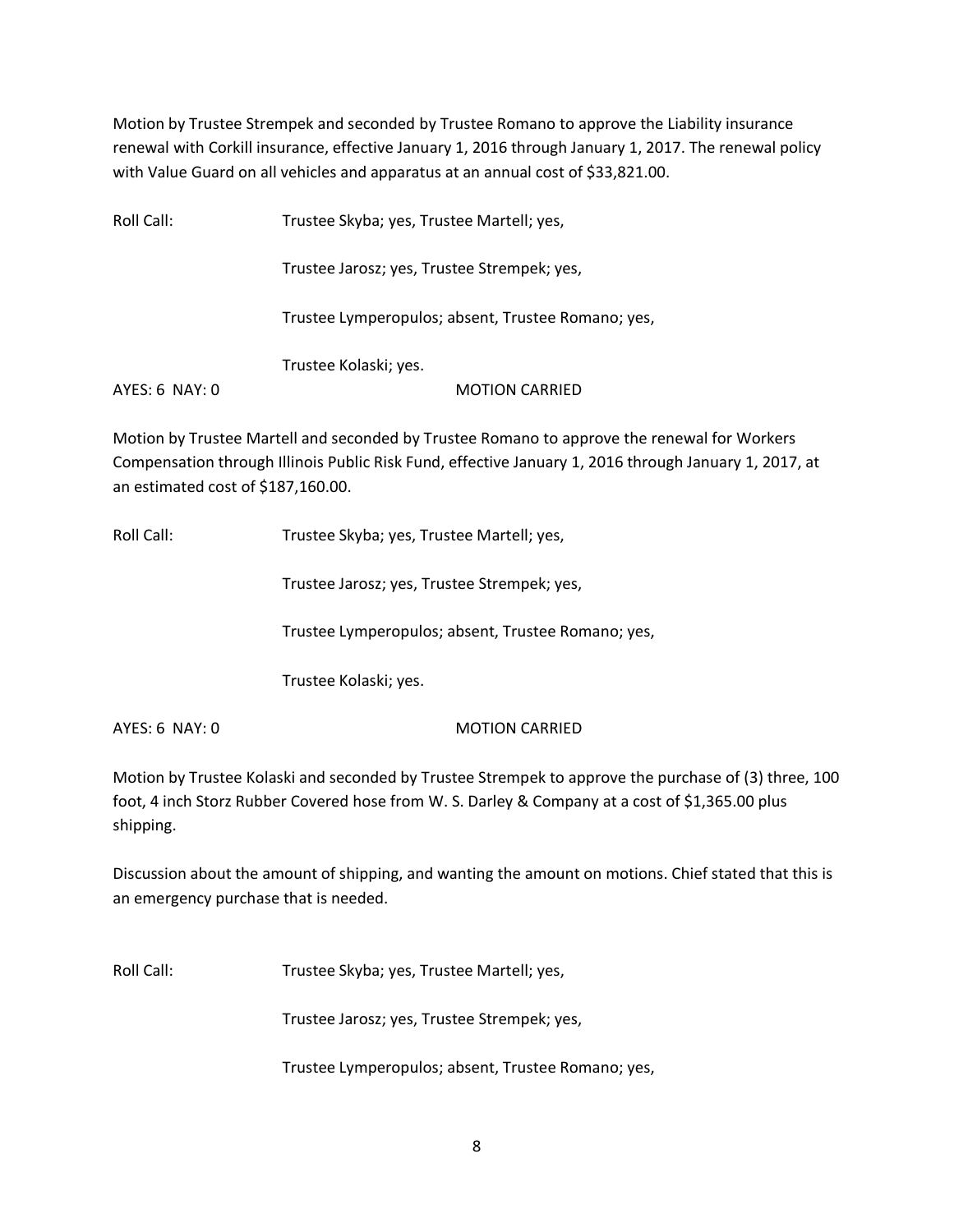Trustee Kolaski; yes.

AYES: 6 NAY: 0 MOTION CARRIED

Motion by Trustee Romano and seconded by Trustee Jarosz to approve the payment of \$850.00 to Spina, McGuire & Okal, PC. for legal opinion on mandatory bidding.

| Roll Call:     | Trustee Skyba; yes, Trustee Martell; yes,          |
|----------------|----------------------------------------------------|
|                | Trustee Jarosz; yes, Trustee Strempek; yes,        |
|                | Trustee Lymperopulos; absent, Trustee Romano; yes, |
|                | Trustee Kolaski; yes.                              |
| AYES: 6 NAY: 0 | <b>MOTION CARRIED</b>                              |

Motion by Trustee Skyba and seconded by Trustee Strempek to go into Closed Session to discuss the appointment, employment, compensation, discipline, performance, or dismissal of specific employee (5 ILCS 120/2(c)(1) and Litigation (5 ILCS 120/2(c)(11))

Roll Call: Trustee Skyba; yes, Trustee Martell; yes,

Trustee Jarosz; yes, Trustee Strempek; yes,

Trustee Lymperopulos; absent, Trustee Romano; yes,

Trustee Kolaski; yes.

AYES: 6 NAY: 0 MOTION CARRIED

Went into Closed Session at 8:42 pm

Return to open session at 8:59. No votes taken. No decisions made. During the Closed Session, Trustee Romano and Trustee Martell excused themselves for most of it.

Roll Call: Trustee Skyba; yes, Trustee Martell; yes,

Trustee Jarosz; yes, Trustee Strempek; yes,